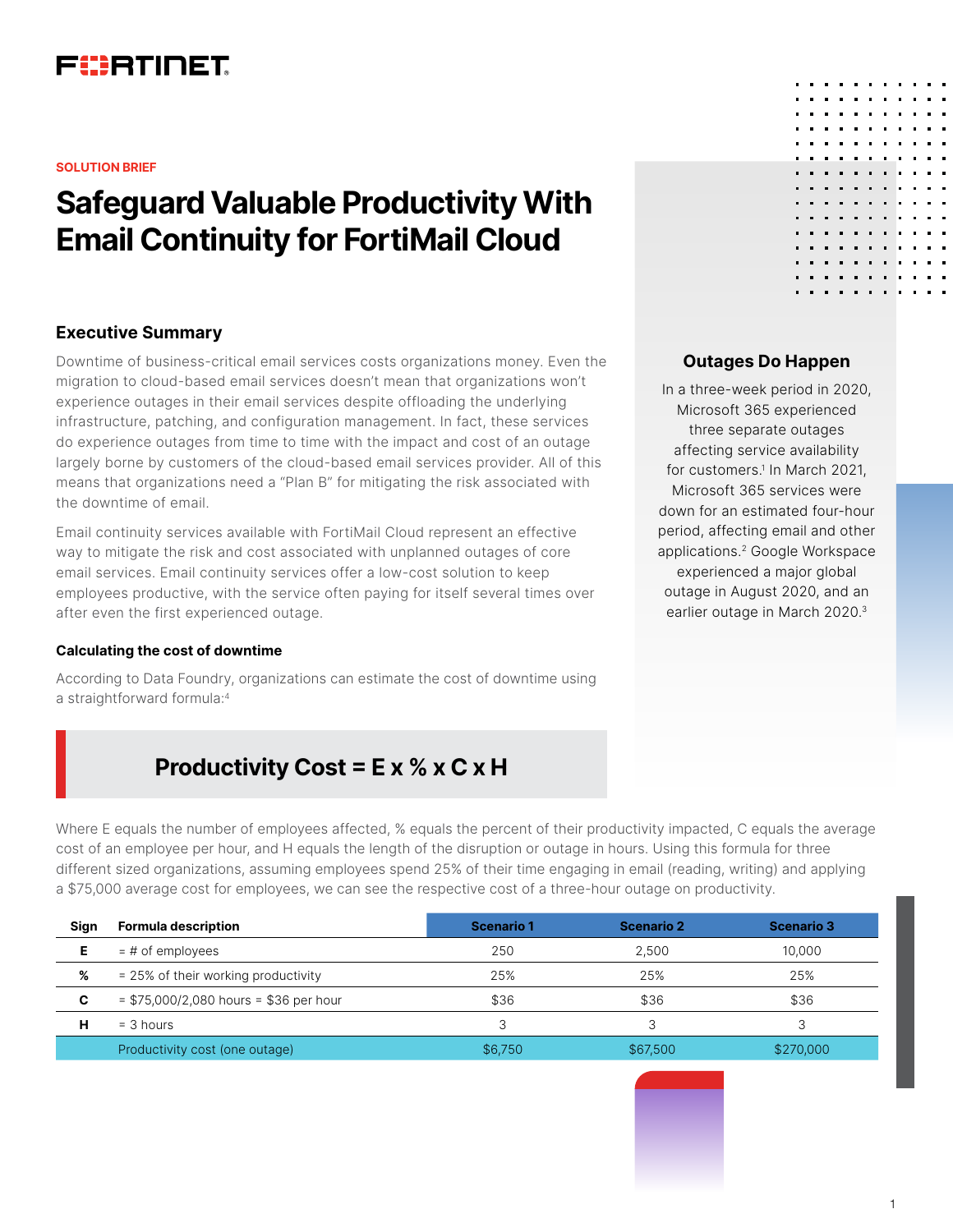## **Outages Aren't Limited to On-premises Exchange Servers**

The migration to and usage of cloud-based email services doesn't mean that organizations won't experience outages in their email services despite offloading the underlying infrastructure, patching, and configuration management. In fact, these services do experience outages from time to time.

Both Microsoft 365 and Google Workspace are fantastic communications, productivity, and collaboration suites. However, despite all of the companies' best efforts to keep these complex applications up and running at all times, accidents and events do happen. It is for this reason and the associated cost of downtime that organizations need to evaluate how they might eliminate or mitigate the impact of downtime in their email services.

#### **Email continuity as a risk mitigation strategy**

Email continuity is a proven strategy for mitigating the impact and cost of outages of email services, keeping employees productive and thereby preserving an organization's brand reputation. Email continuity services with FortiMail Cloud act as an insurance policy that reduces the impact and cost to near zero for organizations when an unplanned outage occurs.

Email continuity extends FortiMail Cloud as a Secure Email Gateway to first sanitize, secure, and then maintain a rolling store of live email in transit to your mail server whether that be on-premises (e.g., Microsoft Exchange Server) or in the cloud (e.g., Microsoft 365 and Google Workspace).



Figure 1: FortiMail Cloud architecture diagram.

When an outage occurs, the gateway can be operated in a hybrid gateway/server mode and employees are able to access email services through a separate webmail interface that accesses the store. The result is that employees can still send and receive emails through the course of the outage. When core email services are restored, the store syncs email, and employees can go back to using their primary email application. When an outage occurs, the gateway at no time is the efficacy or availability of email security reduced or impacted by the outage.